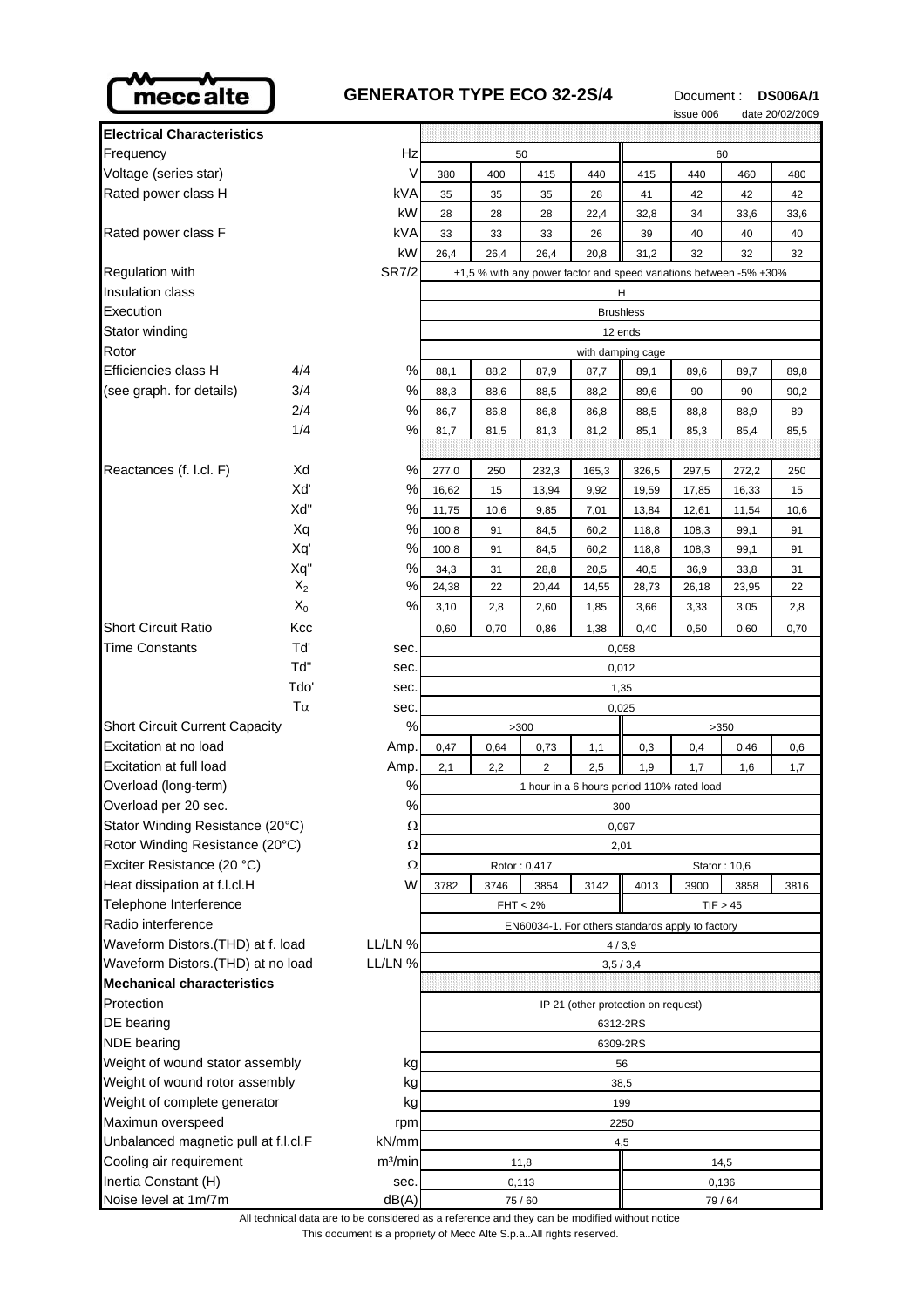



This document is a propriety of Mecc Alte S.p.a.. All rights reserved.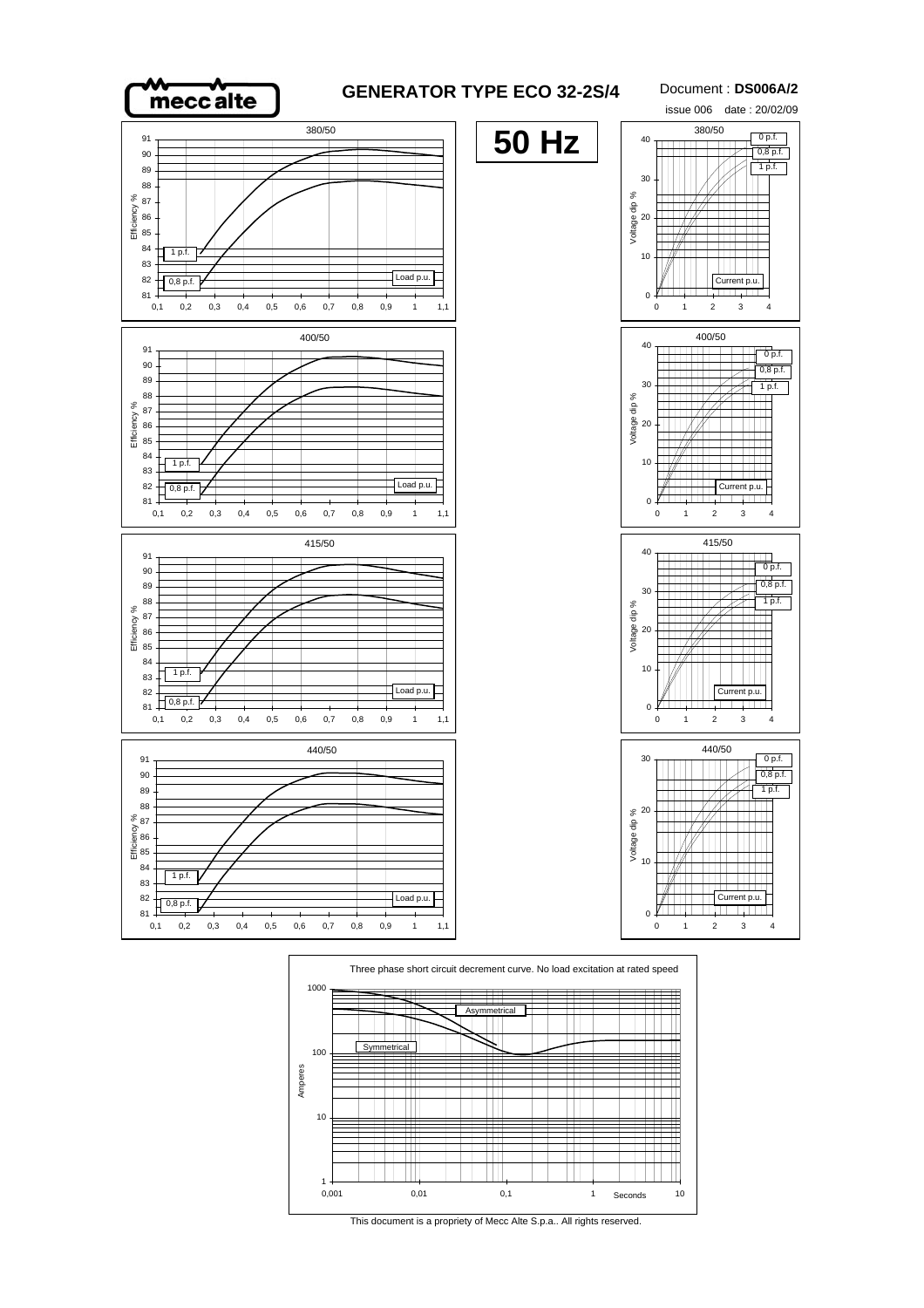

## **GENERATOR TYPE ECO 32-2S/4**

Document : **DS006A/3** issue 006 date : 20/02/09





This document is a propriety of Mecc Alte S.p.a.. All rights reserved.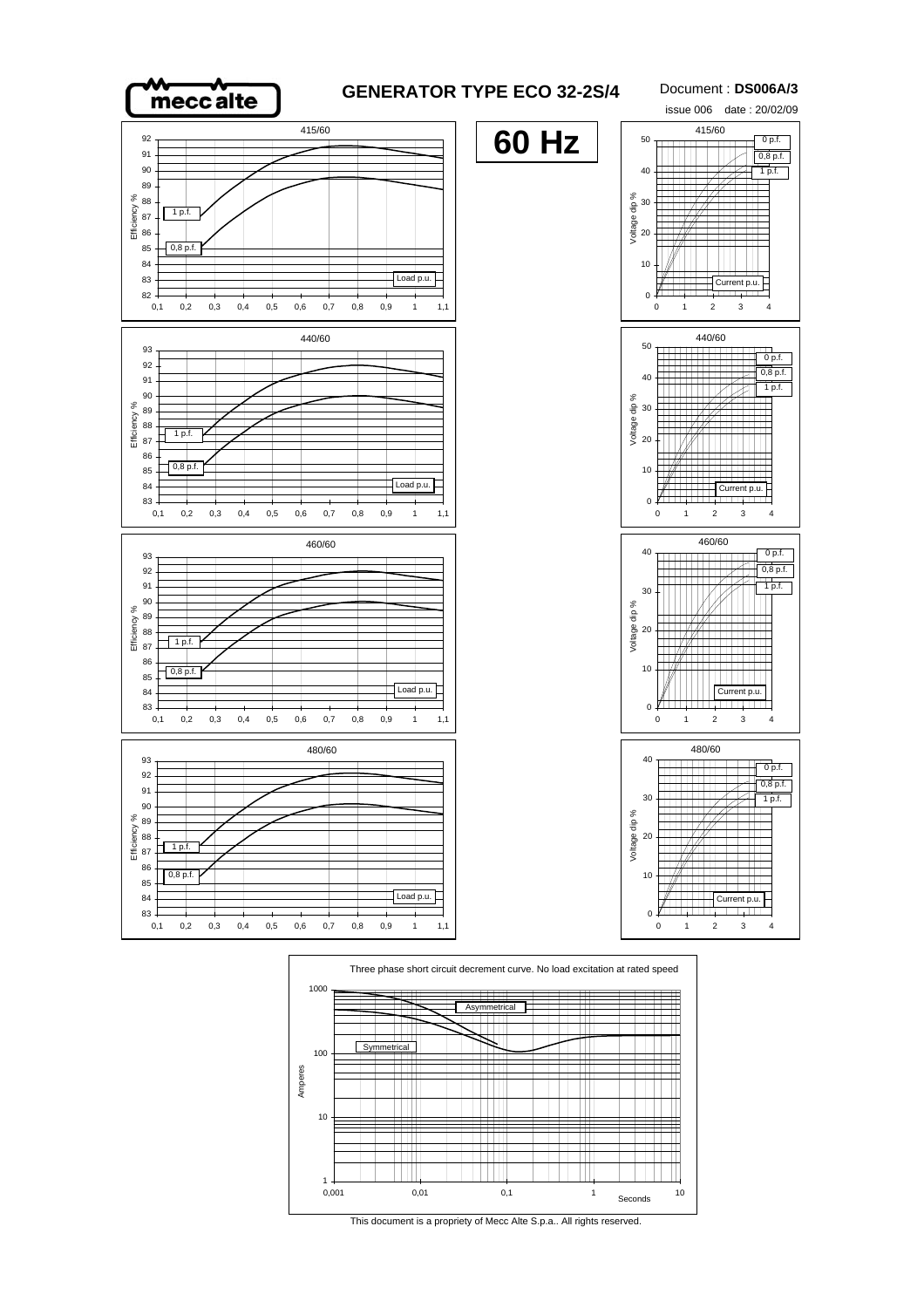